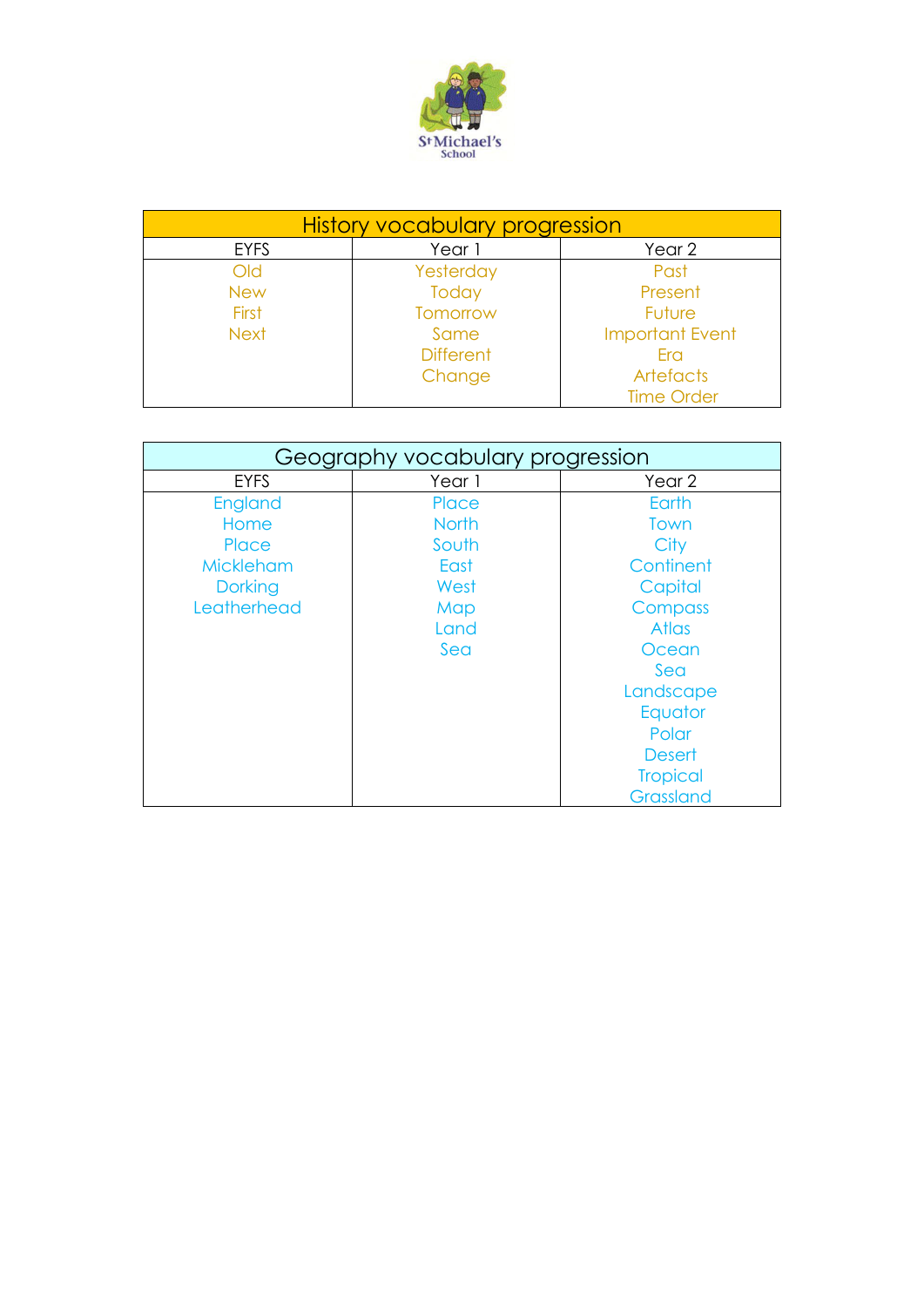| Art & Design vocabulary progression                                                                                         |                                                                                                                                                                                                                               |                                                                                                                                                                                                                                                           |
|-----------------------------------------------------------------------------------------------------------------------------|-------------------------------------------------------------------------------------------------------------------------------------------------------------------------------------------------------------------------------|-----------------------------------------------------------------------------------------------------------------------------------------------------------------------------------------------------------------------------------------------------------|
| <b>EYFS</b>                                                                                                                 | Year 1                                                                                                                                                                                                                        | Year <sub>2</sub>                                                                                                                                                                                                                                         |
| <b>Basic colour names</b><br>(red, blue, green,<br>orange, yellow, brown,<br>black, white) Draw<br><b>Paint Picture Mix</b> | Colour Names (gold,<br>silver, Bronze,<br>turquoise, lime, beige)<br>Art<br>Shape<br>Line<br><b>Thick</b><br><b>Thin</b><br>Pattern<br>Soft<br><b>Dark</b><br>Light<br>Zig-zag<br><b>Stripy</b><br>Wavy<br>Curved<br>Printing | Warm colours (red,<br>orange yellow) Cool<br>colours (Green, Blue,<br>White)<br>Landscape<br>Portrait<br><b>Texture</b><br>2-Dimensional<br>3-Dimensional<br>Primary<br>Secondary<br>Sketch<br>Shade<br>Shadow<br>Charcoal<br>Technique<br>Mono<br>Smudge |
|                                                                                                                             |                                                                                                                                                                                                                               | <b>Block-Print</b><br><b>Natural</b><br>Man-Made                                                                                                                                                                                                          |

| DT vocabulary progression |               |                |
|---------------------------|---------------|----------------|
| <b>EYFS</b>               | Year 1        | Year 2         |
| <b>Make</b>               | Design        | Product        |
| Cut                       | Designer      | Criteria       |
| <b>Stick</b>              | Material      | Technology     |
| Tools                     | Strong        | Feature        |
| Glue                      | Safety        | Purpose        |
|                           | Change        | <b>Test</b>    |
|                           | Peeling       | <b>Hygiene</b> |
|                           | Chopping      | Diagram        |
|                           | Slicing       | Structure      |
|                           | Mixing        | <b>Base</b>    |
|                           | <b>Stitch</b> | Strengthen     |
|                           |               | Attach         |
|                           |               | Hacksaw        |
|                           |               | Pistol         |
|                           |               | Grip           |
|                           |               | Waterproof     |
|                           |               | Flexibility    |
|                           |               | Texture        |
|                           |               | Deseeding      |
|                           |               | <b>Dicing</b>  |
|                           |               | Grating        |
|                           |               | Skinning       |
|                           |               | Horizontal     |
|                           |               | Vertical       |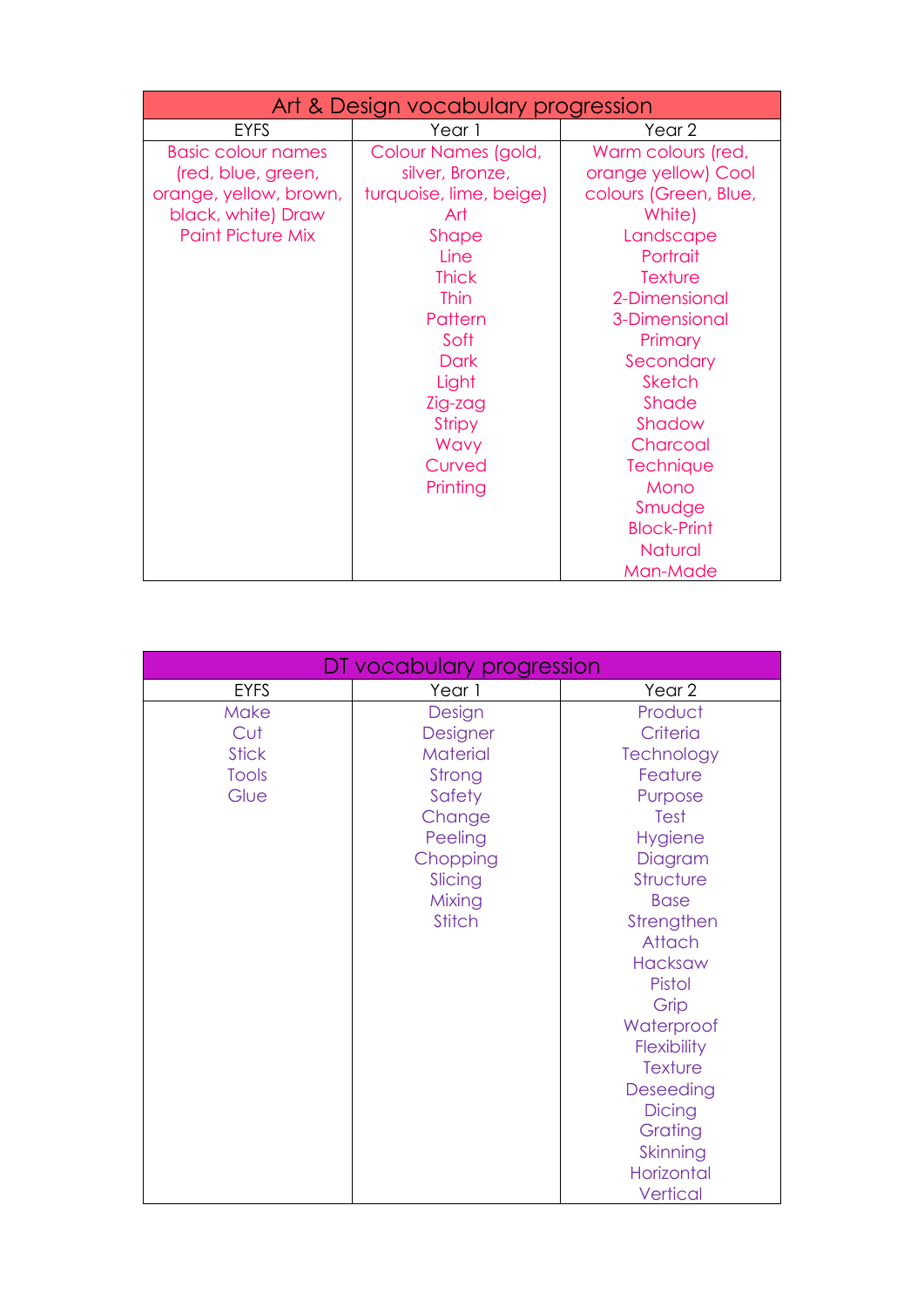| R.E vocabulary progression |                     |                  |
|----------------------------|---------------------|------------------|
| <b>EYFS</b>                | Year 1              | Year 2           |
| Same                       | Christianity        | Worship          |
| <b>Different</b>           | Judaism             | Sacred           |
| <b>Believe</b>             | <b>Islam</b>        | Community        |
| Right                      | Muslim              | Faith            |
| Wrong                      | <b>Jewish</b>       | <b>Values</b>    |
| Special                    | Christian           | Respect          |
| Place                      | Religion            | <b>Belonging</b> |
| Celebration                | Religious           | Meaning          |
|                            | Pray                | Truth            |
|                            | Festival            | <b>Opinions</b>  |
|                            | Symbol              |                  |
|                            | <b>Ideas</b>        |                  |
|                            | <b>Traditions</b>   |                  |
|                            | Religious Places of |                  |
|                            | worship (Church,    |                  |
|                            | Mosque, Synagogue)  |                  |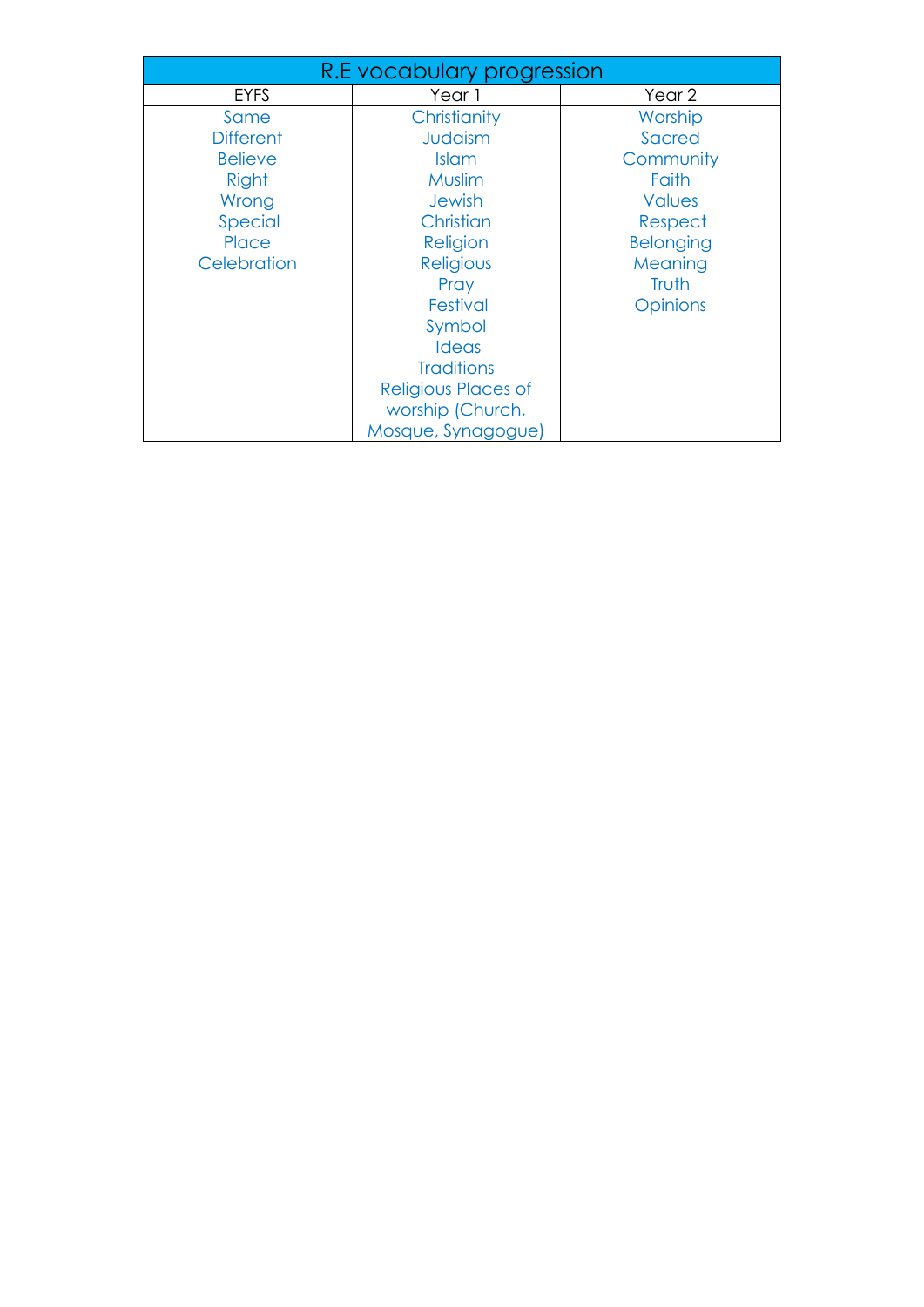| P.E vocabulary progression |                                        |  |  |
|----------------------------|----------------------------------------|--|--|
| <b>EYFS</b>                | Year 2<br>Year 1                       |  |  |
| <b>Outdoor Adventure</b>   | <b>Outdoor Adventure</b>               |  |  |
|                            |                                        |  |  |
| Space                      | Team                                   |  |  |
| Around<br>Over             | Instructions<br>Follow                 |  |  |
| Under                      | Challenge                              |  |  |
| Through                    |                                        |  |  |
|                            | <b>Athletics</b>                       |  |  |
| <b>Athletics</b>           |                                        |  |  |
|                            | <b>Travelling</b>                      |  |  |
| Running<br>Skipping        | Pumping<br>Techniques                  |  |  |
| Jumping                    | Sprinting                              |  |  |
| Throwing                   | Accuracy                               |  |  |
| Stepping                   | Overarm                                |  |  |
| Push                       | <b>Distance</b>                        |  |  |
| Pull                       | Power                                  |  |  |
|                            | Strength                               |  |  |
| <b>Gymnastics</b>          | Stretch                                |  |  |
|                            | <b>Muscles</b>                         |  |  |
| <b>Balance</b><br>Hold     | <b>Fitness Skills</b>                  |  |  |
| Jump                       | <b>Gymnastics</b>                      |  |  |
| Straight                   |                                        |  |  |
| Line                       | Sequence                               |  |  |
| Mat                        | <b>Arch</b>                            |  |  |
|                            | Tuck                                   |  |  |
| <b>Games</b>               | Movement                               |  |  |
|                            | Action                                 |  |  |
| Throw                      | Apparatus                              |  |  |
| Catch                      | <b>Games</b>                           |  |  |
| Pass<br>Roll               |                                        |  |  |
| <b>Bounce</b>              | Avoiding                               |  |  |
| Stop                       | Tracking a ball                        |  |  |
| Looking                    | Rolling                                |  |  |
| Stopping                   | Striking                               |  |  |
| Warm up                    | Overarm throw                          |  |  |
| Cool down                  | <b>Bouncing</b>                        |  |  |
| Control                    | Catching                               |  |  |
| Large movements            | Free space<br>Own space                |  |  |
| <b>Small movements</b>     | <b>Opposite Team</b>                   |  |  |
| Move                       | Rebound                                |  |  |
| <b>Health</b>              | Follow                                 |  |  |
| Explore                    | Aiming                                 |  |  |
| Diet                       | Speed                                  |  |  |
| <b>Exercise</b>            | <b>Direction</b>                       |  |  |
| Healthy                    | Passing                                |  |  |
| Safety                     | Controlling                            |  |  |
| Space                      | Shooting                               |  |  |
| Copy                       | Scoring                                |  |  |
| Watch                      | <b>Dance</b>                           |  |  |
| team work                  |                                        |  |  |
| <b>Dance</b>               | Repetition                             |  |  |
|                            | Routine                                |  |  |
| Move                       | Pattern                                |  |  |
| <b>Dance</b>               | Pathways- (Zig -Zag, Curved, Straight) |  |  |
| Shake                      | Level                                  |  |  |
| Turn                       | Speed<br><b>Direction</b>              |  |  |
|                            | Improvising                            |  |  |
|                            | Emotion                                |  |  |
|                            | Perform                                |  |  |
|                            |                                        |  |  |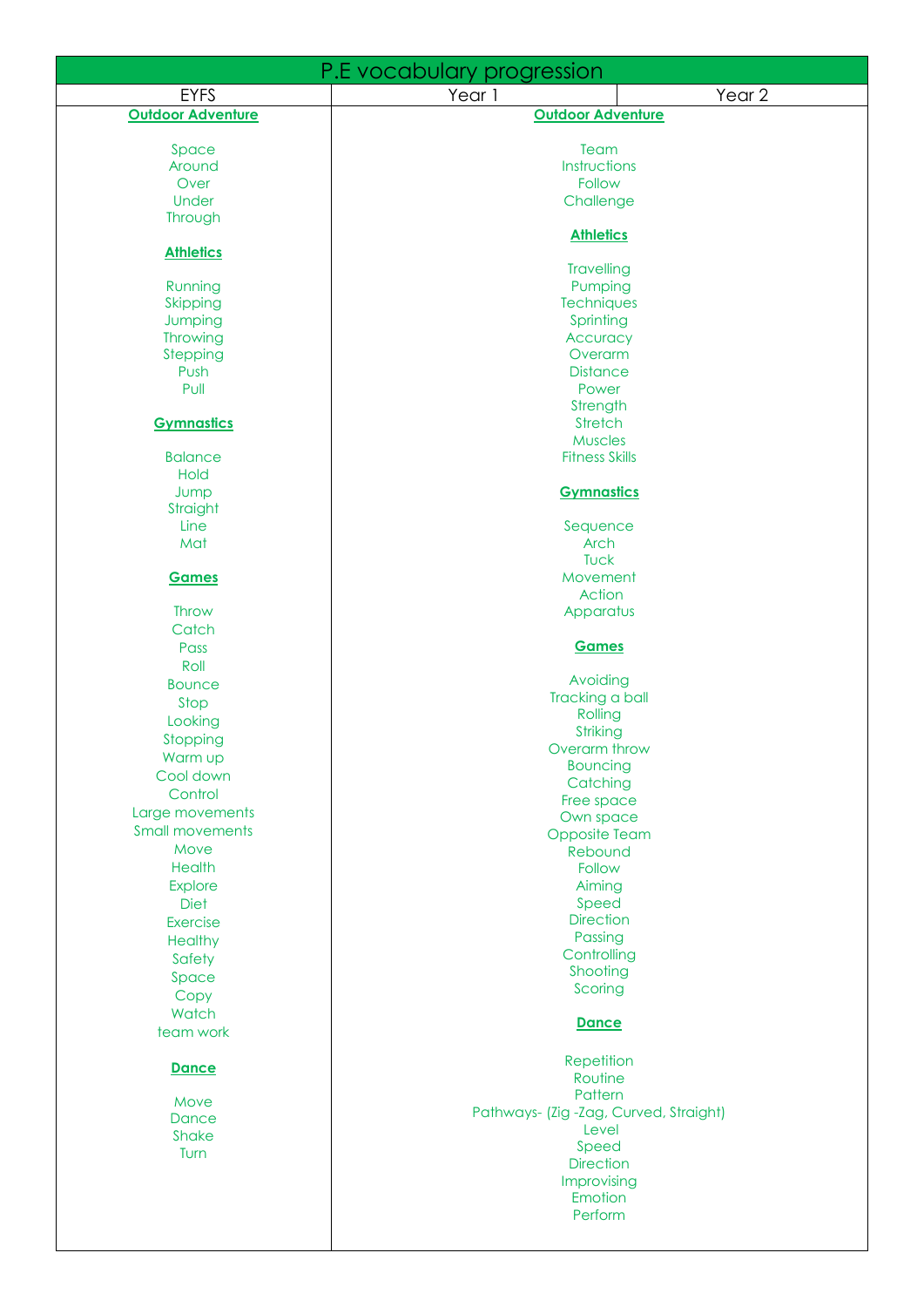| Computing vocabulary progression |                                |                                        |
|----------------------------------|--------------------------------|----------------------------------------|
| <b>EYFS</b>                      | Year 1                         | Year 2                                 |
| <b>Online safety</b>             | <b>Online safety</b>           | <b>Online safety</b>                   |
|                                  |                                |                                        |
| <b>Choices</b>                   | <b>Rules</b>                   | Appropriate/inappropriate              |
| Internet                         | Online                         | sites                                  |
| Website                          | Private information            | Cyber-bullying                         |
|                                  | Email                          | Digital footprint<br>Keyword searching |
| <b>Programming</b>               |                                |                                        |
|                                  | <b>Programming</b>             | Programming                            |
| Equipment<br><b>Buttons</b>      |                                |                                        |
| Movement                         | Instructions<br><b>Buttons</b> | Forward                                |
|                                  | Robots                         | <b>Backward</b>                        |
|                                  | <b>Patterns</b>                | Right-angle turn                       |
| <b>Multimedia</b>                | Program                        | Algorithm                              |
| Screen                           |                                | Sequence                               |
| Mouse                            | <b>Multimedia</b>              | Debug                                  |
| Images                           |                                | Predict                                |
| Keyboard                         | <b>Videos</b>                  |                                        |
| Paint                            | Camera stills                  | <b>Multimedia</b>                      |
|                                  | Sounds                         |                                        |
| <b>Technology in our lives</b>   | Image bank                     | <b>Paint effects</b>                   |
|                                  | Word bank                      | <b>Templates</b>                       |
| Technology                       |                                | Animation                              |
| <b>Share</b>                     | <b>Technology in our lives</b> | <b>Documents</b>                       |
| Create                           |                                | Index finger typing                    |
| Internet                         | Purpose                        | Enter/return                           |
|                                  | Online tools                   | Caps lock                              |
| Data handling                    | Communicate                    | <b>Backspace</b>                       |
|                                  |                                |                                        |
| Collect                          | <b>Data handling</b>           | <b>Technology in our lives</b>         |
| Set of photos                    | Photographs                    |                                        |
| Count                            | Video                          | Information sources                    |
| Organise                         | Sound                          | Communication<br>Purposes              |
|                                  | Data                           | Website content                        |
|                                  | Pictogram                      |                                        |
|                                  | <b>Digitally</b>               | <b>Data handling</b>                   |
|                                  |                                |                                        |
|                                  |                                | <b>Capturing moments</b>               |
|                                  |                                | <b>Magnified images</b>                |
|                                  |                                | Questions                              |
|                                  |                                | Data collection                        |
|                                  |                                | Graphs                                 |
|                                  |                                | Charts                                 |
|                                  |                                | Save                                   |
|                                  |                                | Retrieve                               |